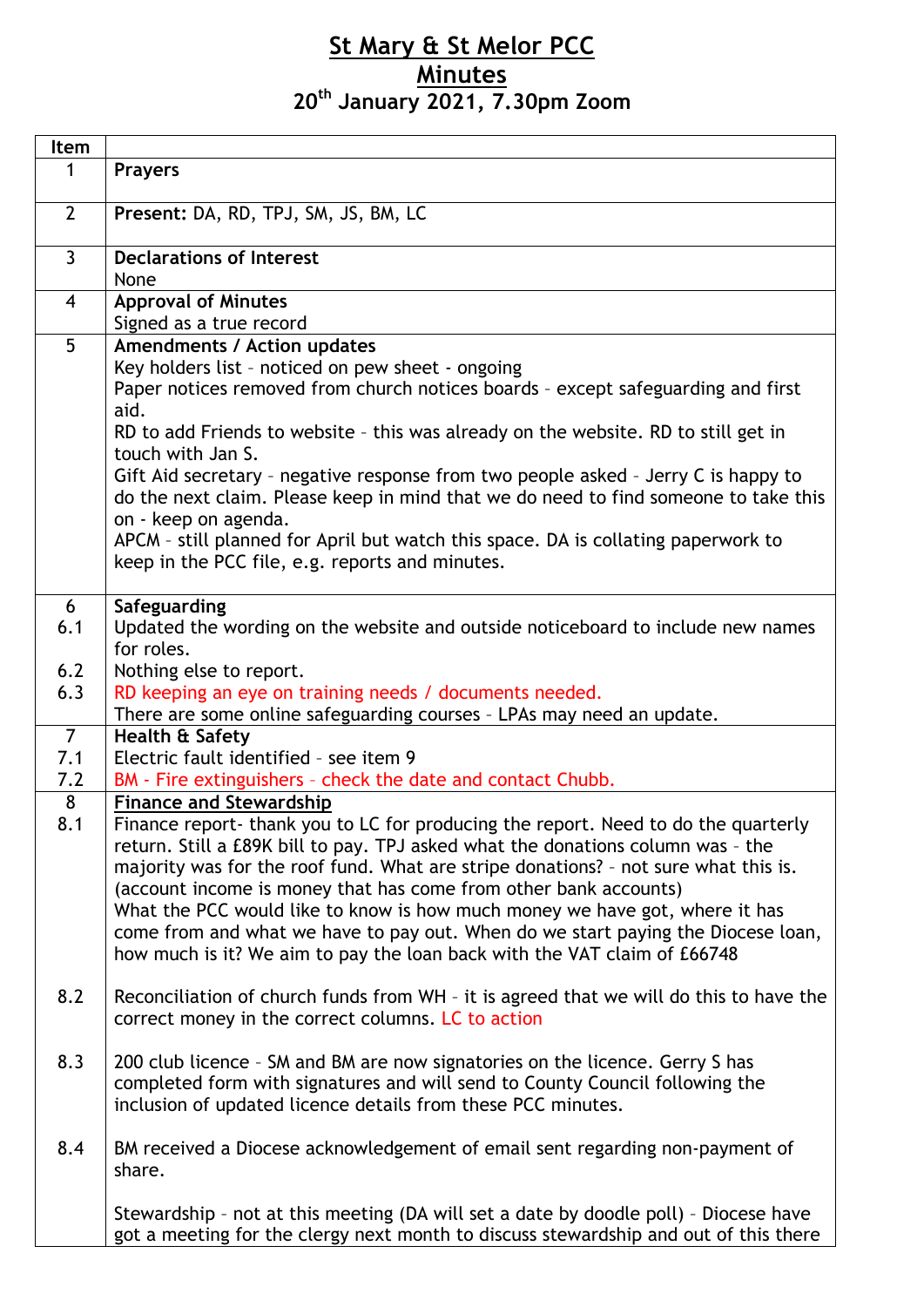| 8.5                     | may be some fresh thinking.                                                                                                                                                                                                                                                                                                                                                                                                                                                                                                                                                  |
|-------------------------|------------------------------------------------------------------------------------------------------------------------------------------------------------------------------------------------------------------------------------------------------------------------------------------------------------------------------------------------------------------------------------------------------------------------------------------------------------------------------------------------------------------------------------------------------------------------------|
| 9<br>9.1                | <b>Fabric and Fundraising</b><br>QQI - DA suggested that we break down the recommendations and see if we can<br>agree initial works - make a start                                                                                                                                                                                                                                                                                                                                                                                                                           |
| 9.2                     | Inspection and cleaning of organ £500 - £1000 - we have already acknowledged that<br>DA had email from organ repairers - they will come for a day to clean, repair and<br>tuning - £435 +VAT. It is suggested that we could wait for a while as we are not<br>using the church at the moment -TPJ agrees. RD stated that if we don't maintain<br>the organ now there is a potential that we may have to pay a lot more at a later<br>date.                                                                                                                                   |
| 9.3                     | SM is very worried about the vegetation that is causing damage to the walls / roof.<br>PCC members recommend seeking a quote from Bawdens, who currently manage the<br>churchyard maintenance, to include items from the QQI:<br>Rainwater goods<br><b>Gutters</b><br>Prune back vegetation<br>Prune back trees<br>Cut back overgrown bushes<br>JS to contact Bawdens to address above from QQI report - suggest that this will be<br>an annual contract.                                                                                                                    |
| 9.4                     | SM suggested that we approach Emma (architect) to ask who she would recommend<br>who we contact to do the specialist work. (BM to email and ask advice) Remove<br>moss from roof tiles, temp lead repairs, remove vegetation.                                                                                                                                                                                                                                                                                                                                                |
| 9.5                     | DA reminded PCC about the electrics that need doing. Electrics are a priority. DA<br>has spoken to JHM Electrical and will now contact them and ask them to come asap.                                                                                                                                                                                                                                                                                                                                                                                                       |
| 9.6                     | Wyndham Hall meeting, PCC decided that SM to investigate sale and lease with a<br>few estate agents.<br>Lock change; finishing decoration on disabled toilet -<br>DA to give painter an end date;                                                                                                                                                                                                                                                                                                                                                                            |
|                         | Flat roof JS will chase for 3 quotes;                                                                                                                                                                                                                                                                                                                                                                                                                                                                                                                                        |
|                         | Shed door BM to contact David Scott;                                                                                                                                                                                                                                                                                                                                                                                                                                                                                                                                         |
|                         | general tidy - after lockdown; inventory - will wait until after tidy.                                                                                                                                                                                                                                                                                                                                                                                                                                                                                                       |
|                         | Fundraising - not at this meeting (set a date by doodle poll) - see stewardship<br>above.                                                                                                                                                                                                                                                                                                                                                                                                                                                                                    |
| 10 <sup>°</sup><br>10.1 | <b>Mission and Outreach</b><br>Decision by PCC to close for public worship - stands until 17 <sup>th</sup> February but may be<br>extended. There are some people in our parish who feel we should have the church<br>open but we are not obliged to do that. It is not what we want but we have made<br>the decision to close to keep safe. We need a system to make sure we have cleaning<br>teams etc. before we can consider opening. The PCC are all of the same view. We<br>are not willing to put our worshipers at risk and we do offer an online Sunday<br>service. |
| 10.2                    | Outreach to our community:<br>Outreach for pastoral care to church community - discussion about how we can do                                                                                                                                                                                                                                                                                                                                                                                                                                                                |